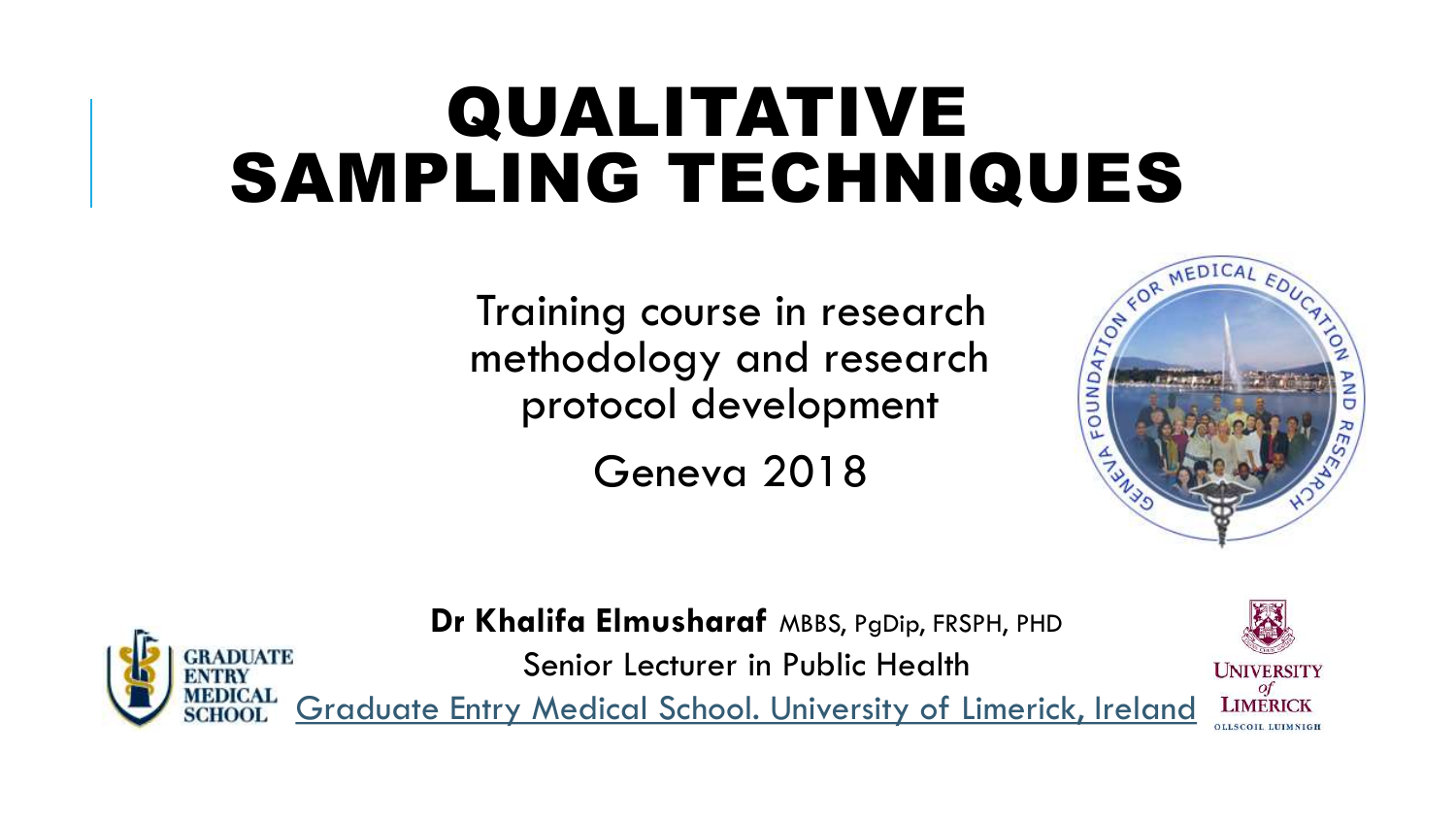#### **LEARNING OUTCOMES**

#### **By the end of the presentation you should be able to:**

- 1. Describe the justification of qualitative Sampling Techniques
- 2. Understand different types of Sampling Techniques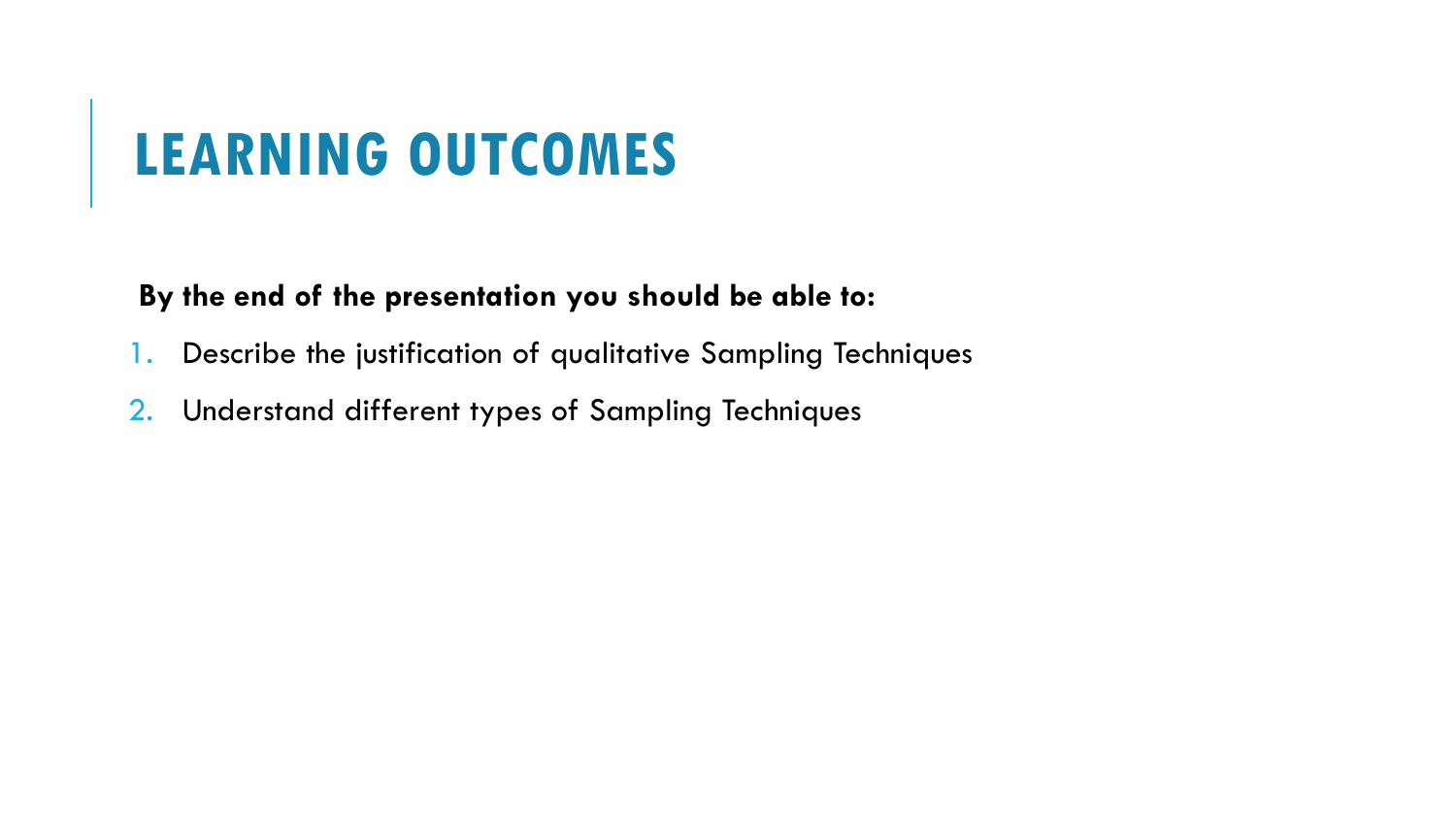### **SAMPLING FOR QUALITATIVE RESEARCH**

The aim of the qualitative research is to understand, from within, the subjective reality of the study participants.

This will not be achieved through superficial knowledge about a large, representative sample of individuals.

**Rather we want to reach people within the study area who can share their unique slice of reality, so that all slices together illustrate the range of variation within the study area.**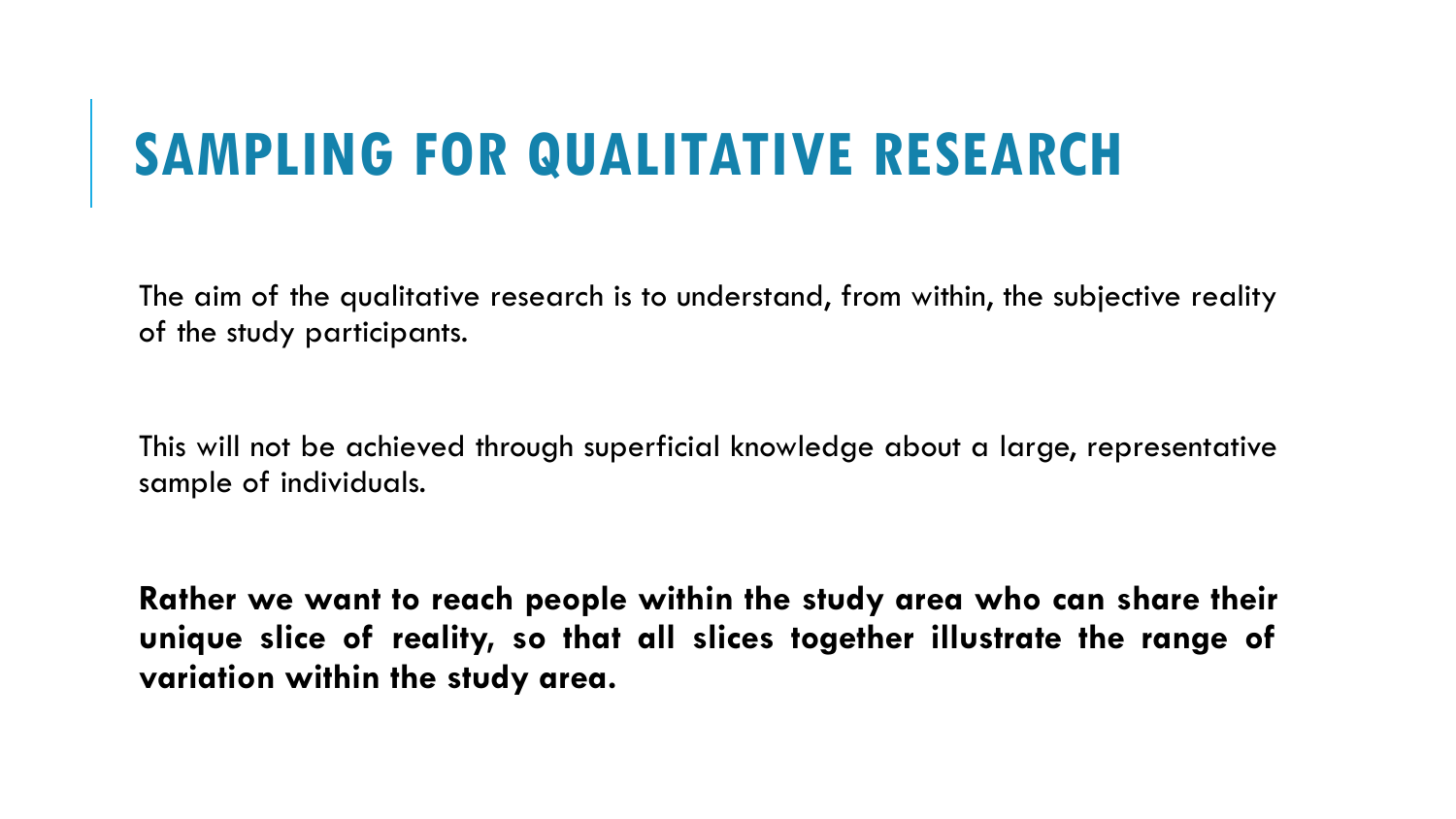### **SATURATION**

The general rule in qualitative research is that you continue to sample until you are not getting any new information or are no longer gaining new insights.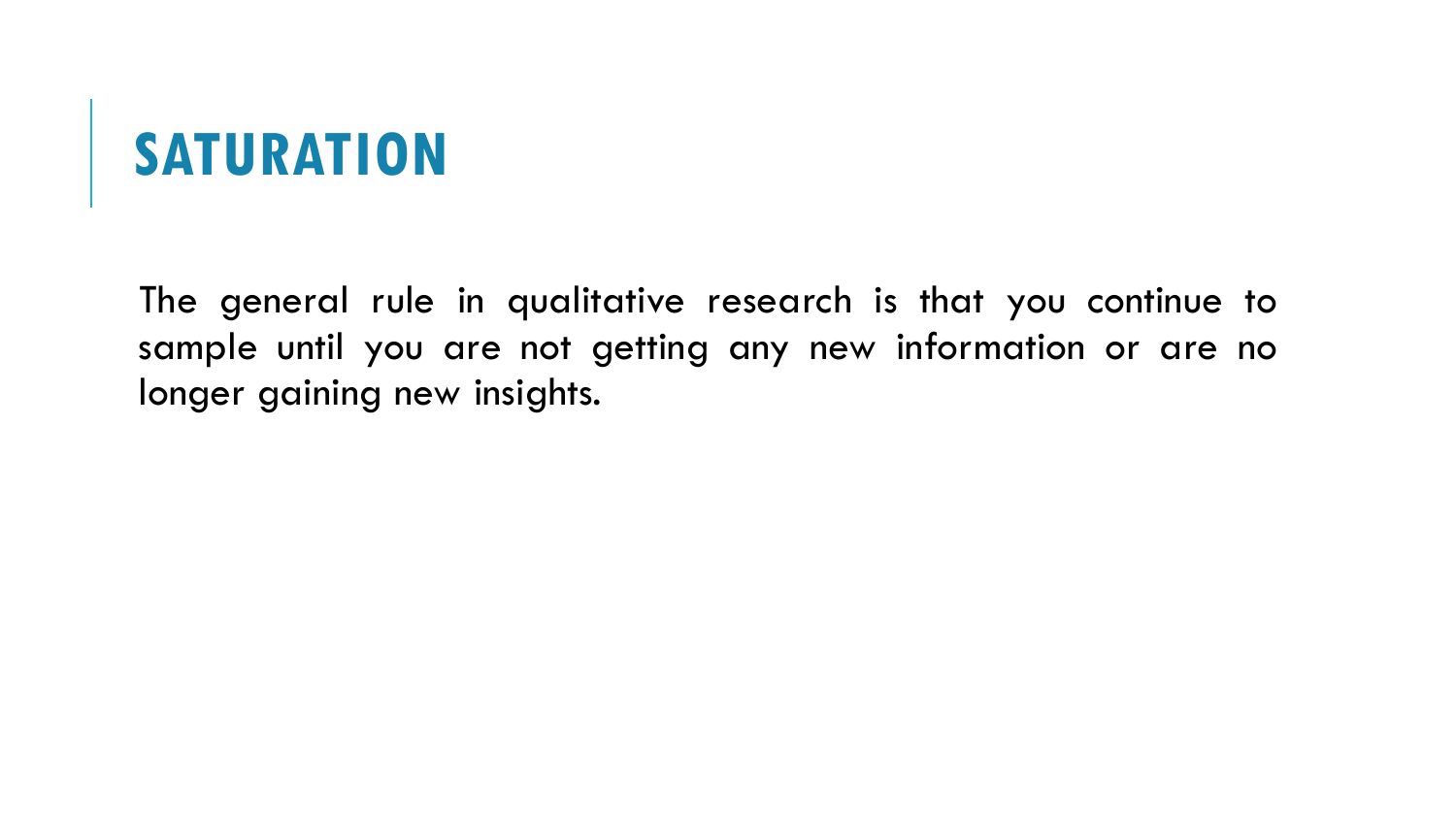With careful sampling and equally careful collection techniques, a surprisingly small number of interviews, narratives or focus groups can yield the data to answer your research question.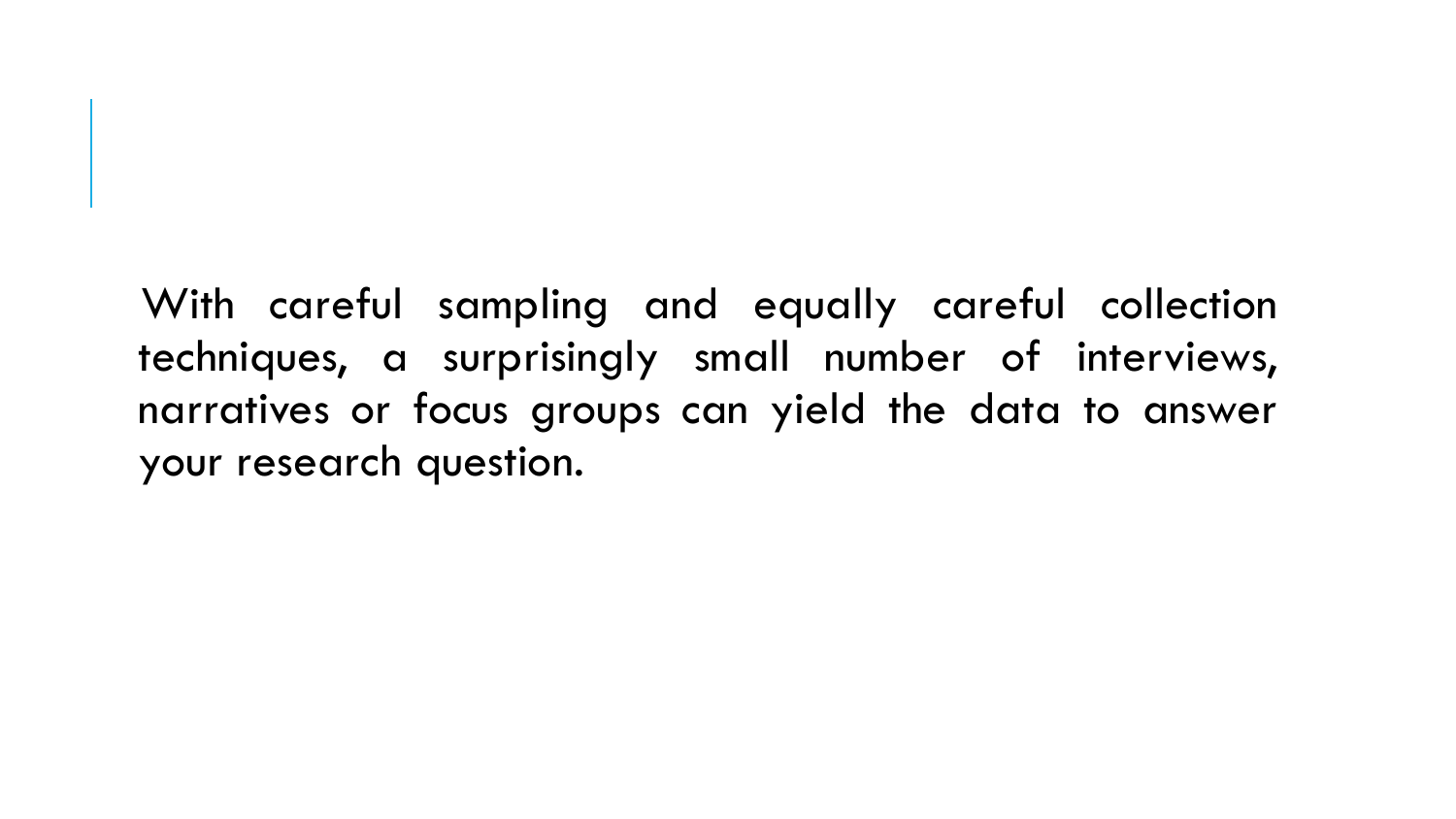#### **TYPES OF SAMPLING**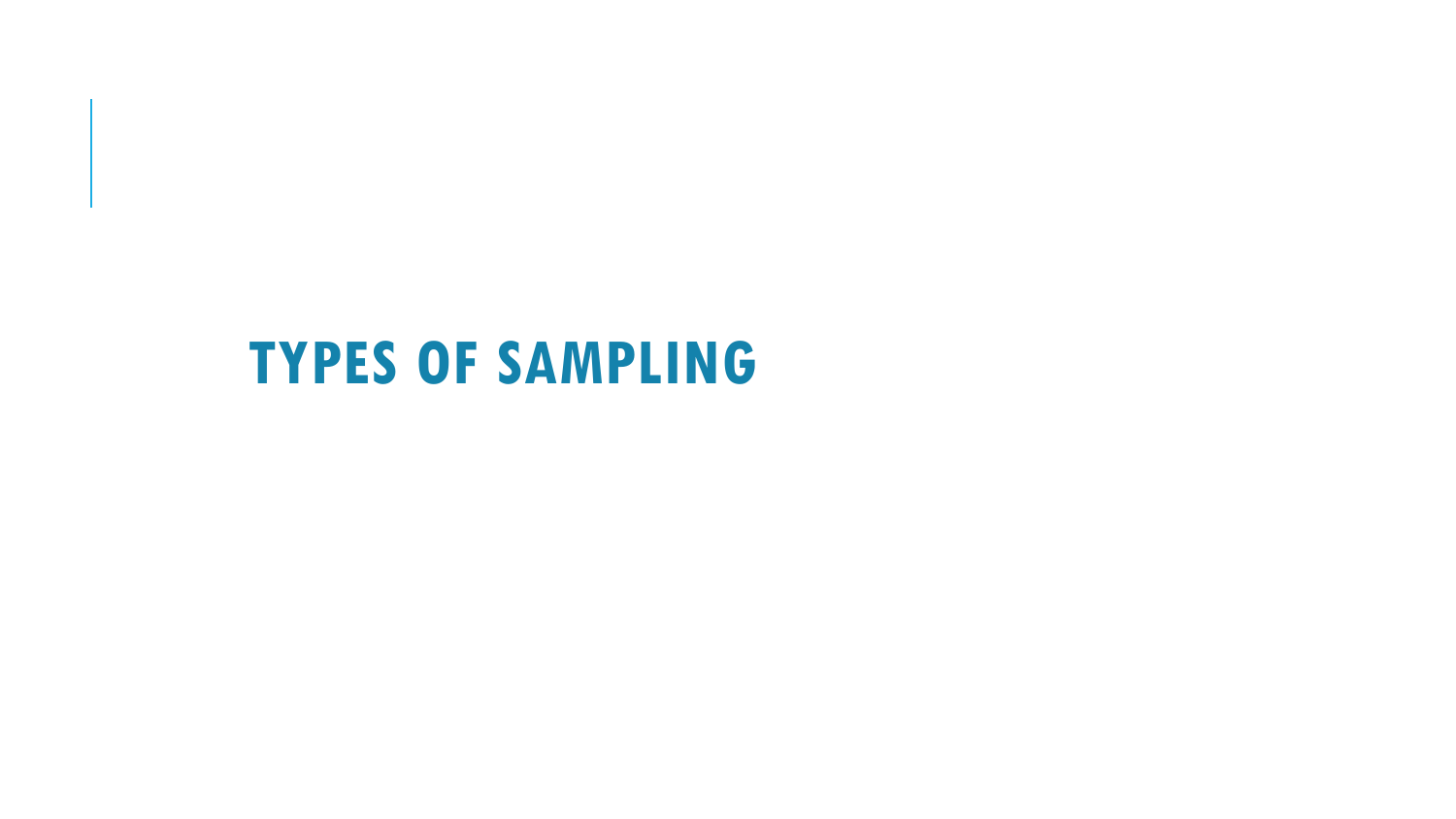#### **1. CONVENIENCE SAMPLING (EASE OF ACCESS)**

Convenience sampling defined as individuals believed to be representative of the population from which they are selected, but chosen because they are close at hand and easy to get access to them rather than being randomly selected.

*e.g. when you simply ask any patient in your clinic who is willing to participate.*

Convenience sampling saves time, money, and effort, but it is the least rigorous technique and may result in poor quality data and lacks intellectual credibility.

There is an element of convenience sampling in many qualitative studies, but a more thoughtful approach to selection of a sample is usually justified.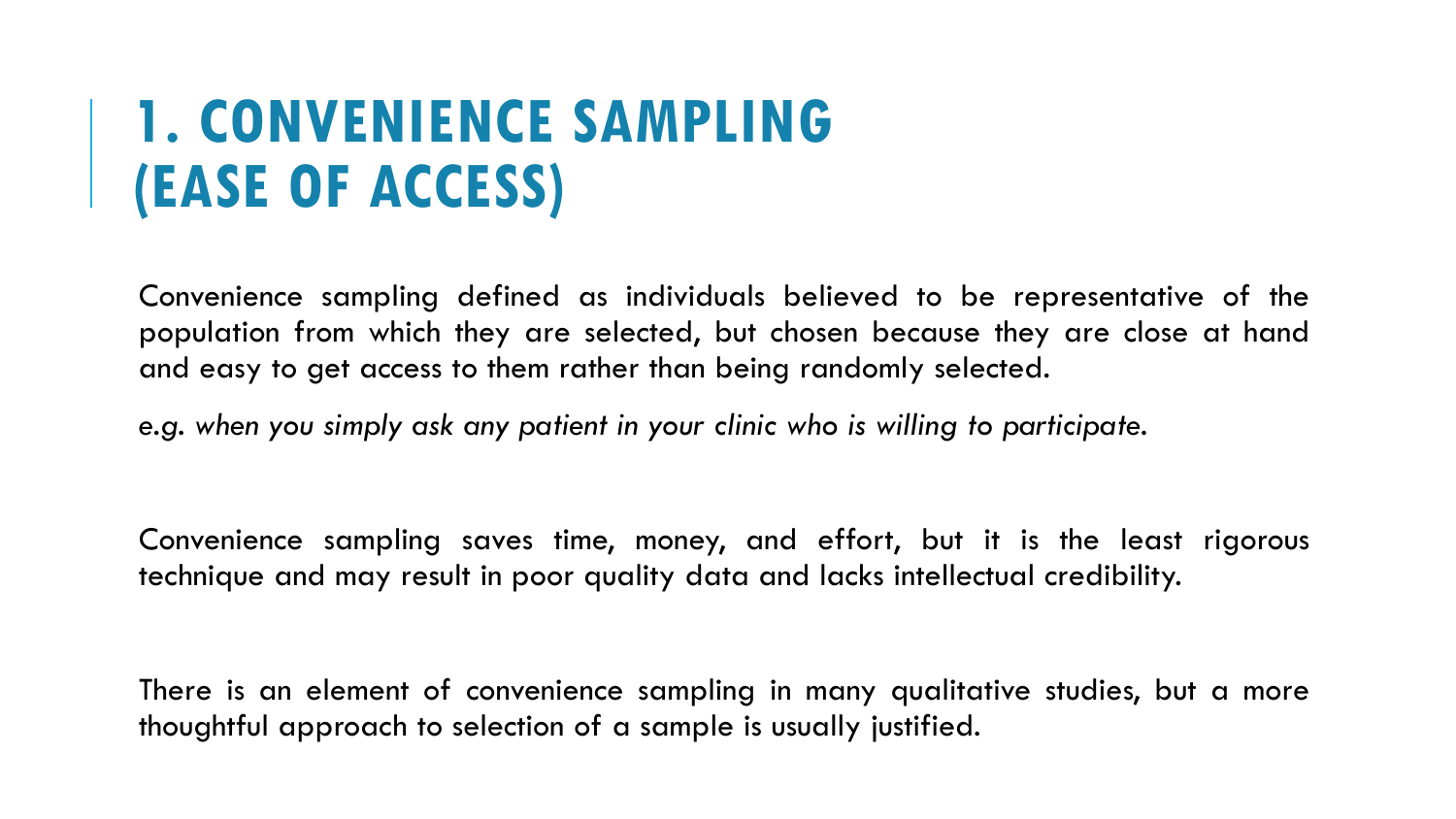# **2. THEORETICAL SAMPLE**

The process of data collection for generating theory whereby the analyst *jointly collects, codes, and* analyzes his data and decides what data to collect next and where to find them, in order to develop the theory as it emerges.

(Glaser and Strauss, 1967)

This method is best used when the research focuses on theory and concept development and the research team's goal is to develop theory and concepts that are connect to, grounded in or emergent from real life events and circumstances.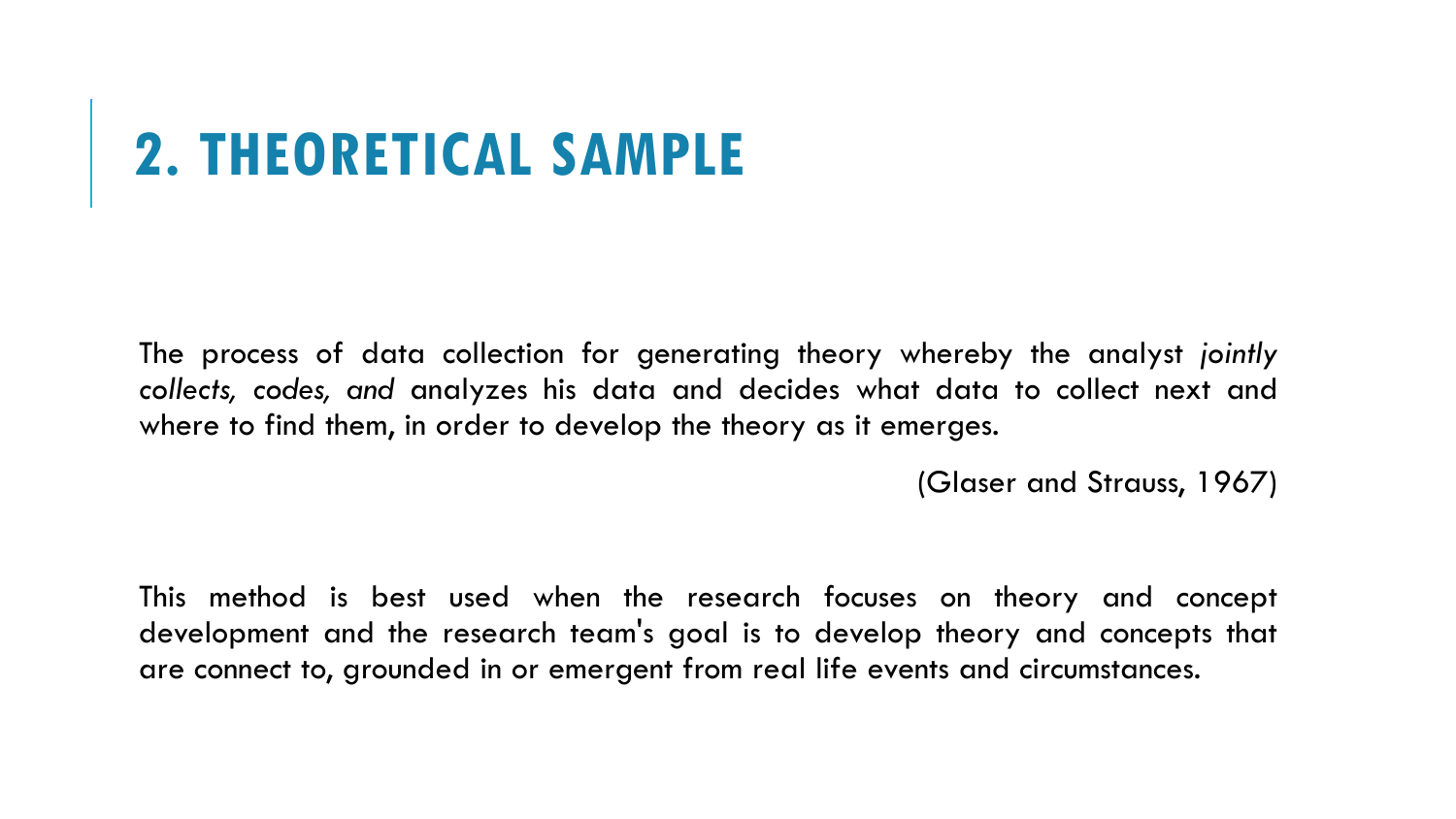#### **3. PURPOSIVE SAMPLING (JUDGEMENTAL)**

The researchers purposely handpick individuals from the population that appears to them to be representative of that population based on the researcher's knowledge and judgment.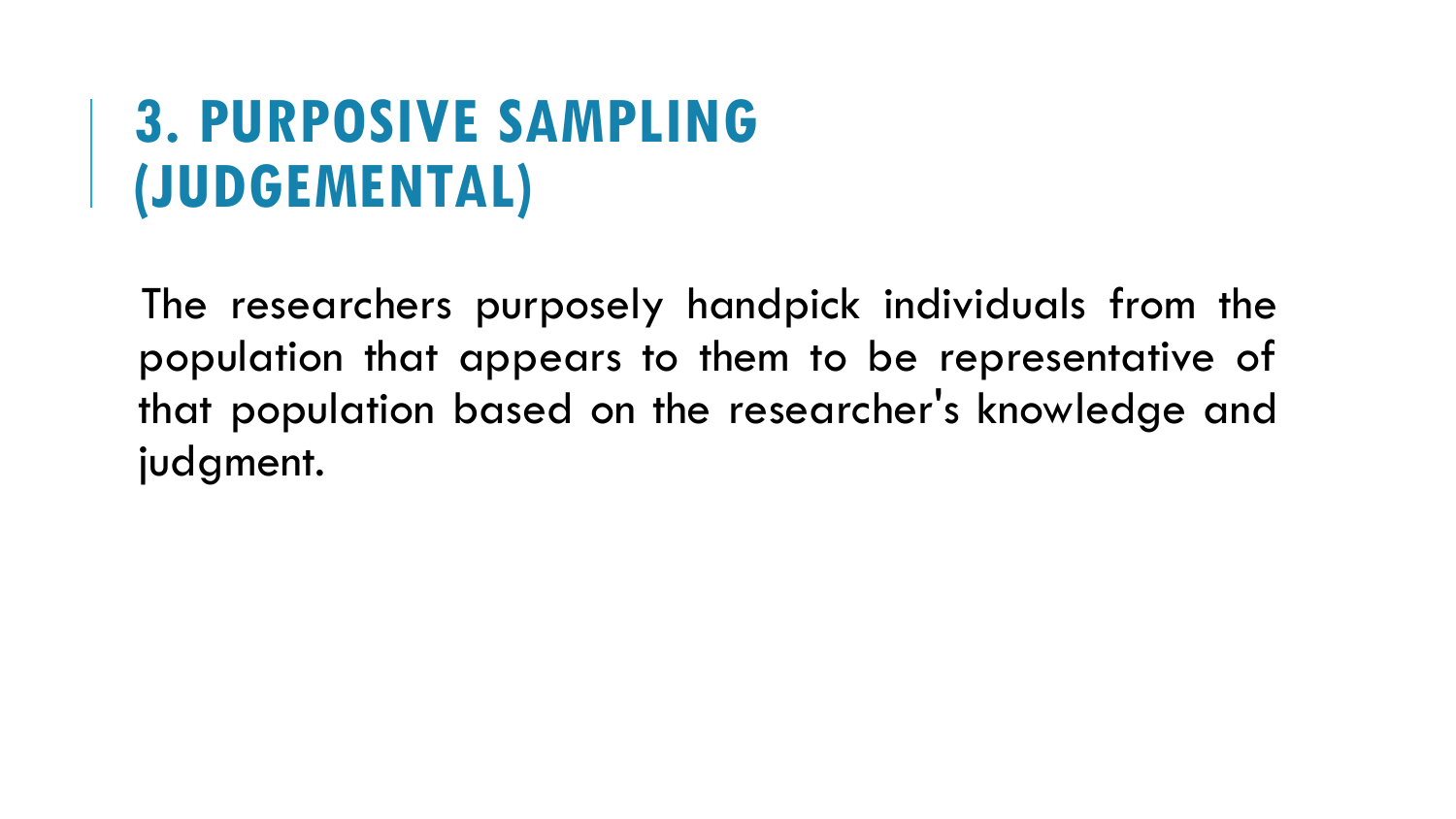### **4. SNOWBALL SAMPLING (FRIEND OF FRIEND)**

The researchers initially contact a few potential respondents and then ask them whether they know of anybody with the same characteristics that they are looking for in their research.

For example, if you wanted to interview a sample of vegetarians / cyclists / people with a particular disability / people who support a particular political party etc.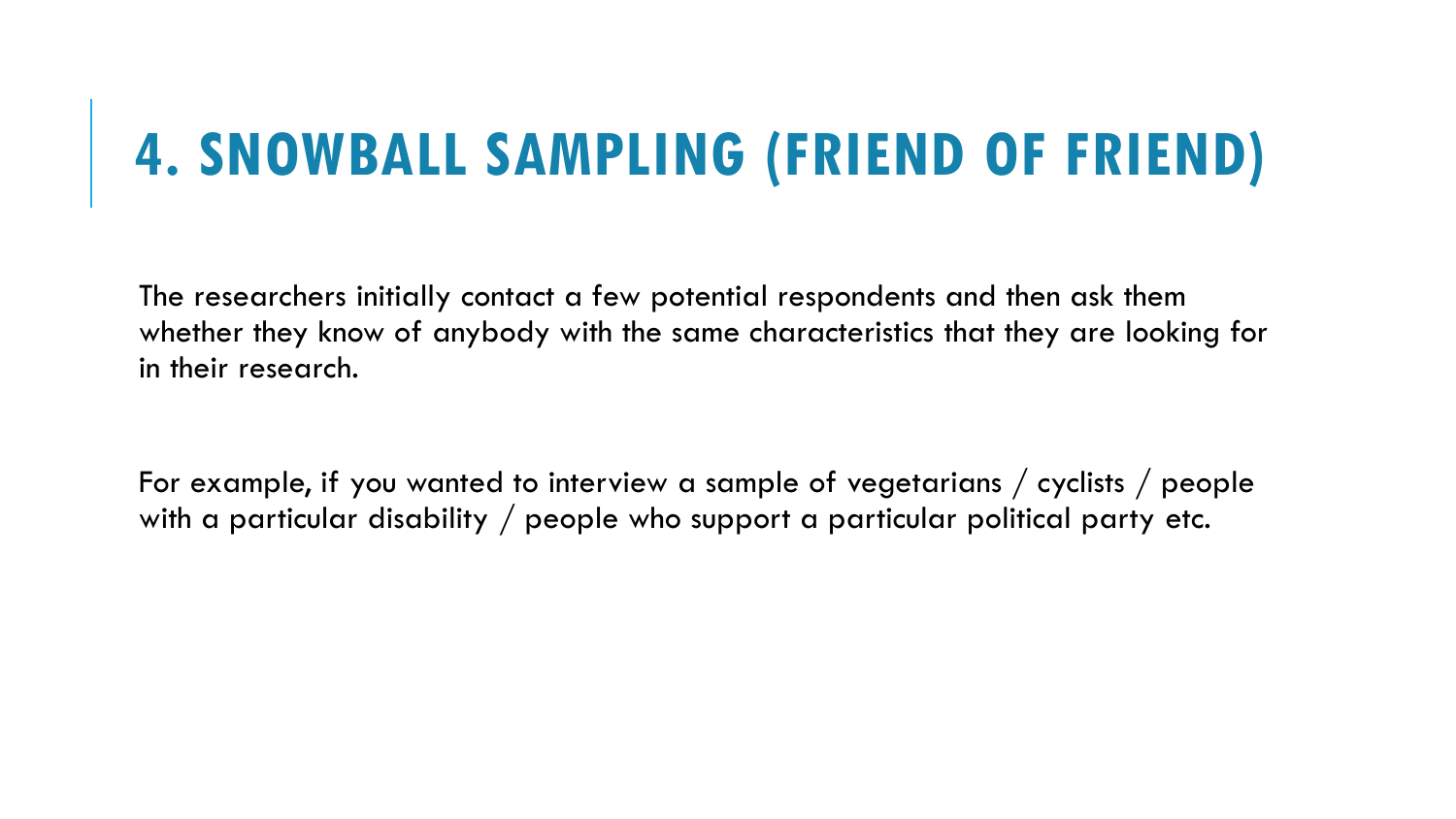#### **5. EXTREME OR DEVIANT CASE SAMPLING**

Learning from highly unusual manifestations of the phenomenon of interest, such as outstanding success, notable failures, top of the class, dropouts, exotic events, crises etc. It is used to obtain information on unusual cases, which can be especially 'problematic' or especially 'good'.

A good example is the positive deviance sampling. Positive deviance is based on the observation that in every community there are certain individuals or groups whose uncommon behaviors and strategies enable them to find better solutions to problems than their peers, while having access to the same resources and facing similar or worse challenges. The Positive Deviance approach is an asset-based, problemsolving, and community-driven approach that enables the community to discover these successful behaviors and strategies and develop a plan of action to promote their adoption by all concerned.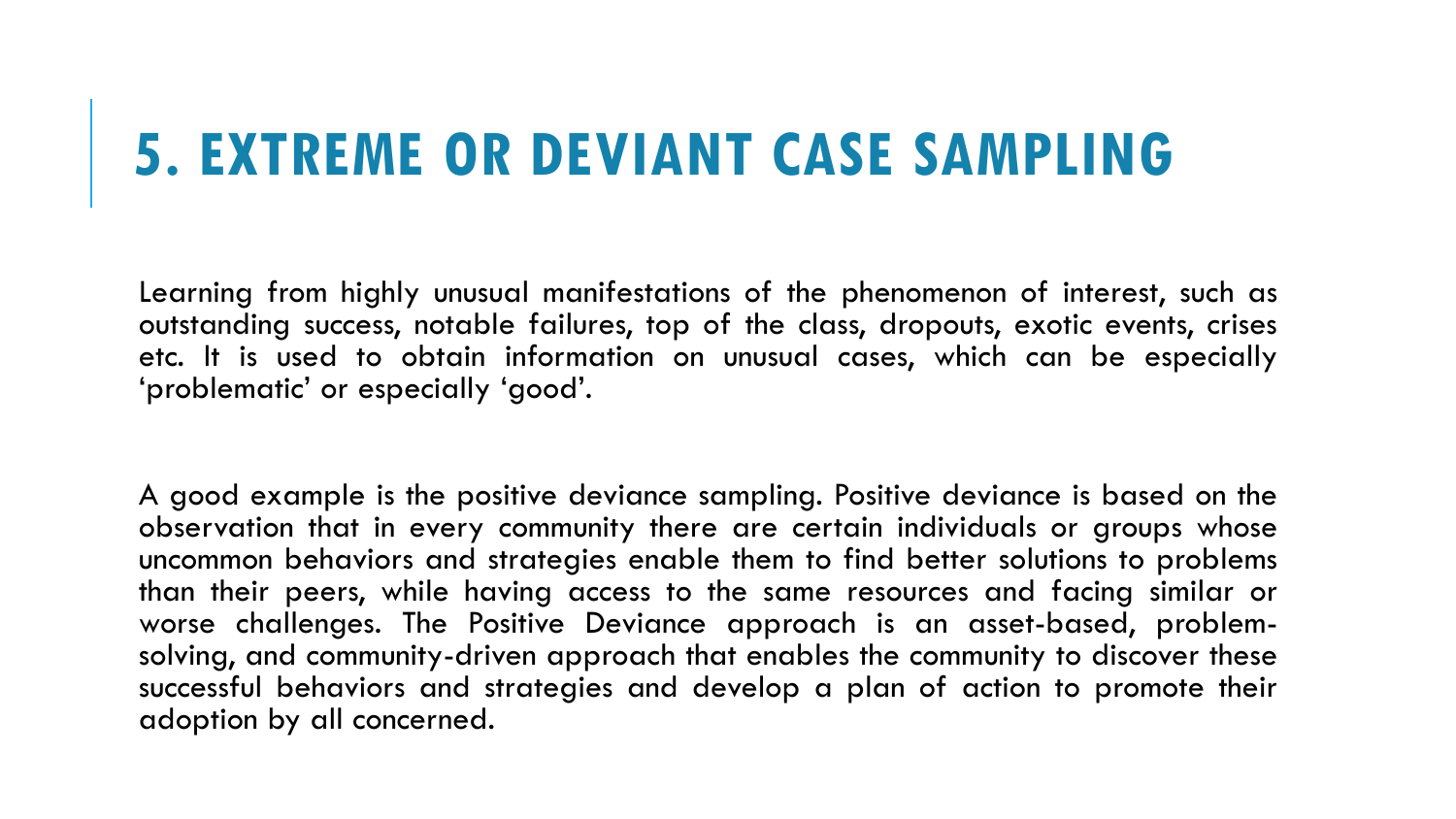# **6. INTENSITY SAMPLING**

Information-rich cases that manifest the phenomenon intensely, but not extremely, such as good students, poor students, above average, below average.

Intensity sampling can allow the researcher to select a small number of rich cases that provide in depth information and knowledge of a phenomenon of interest.

One might use intensity sampling in conjunction with other sampling methods. For example, one may collect 50 cases and then select a subset of intense cases for more in depth analysis.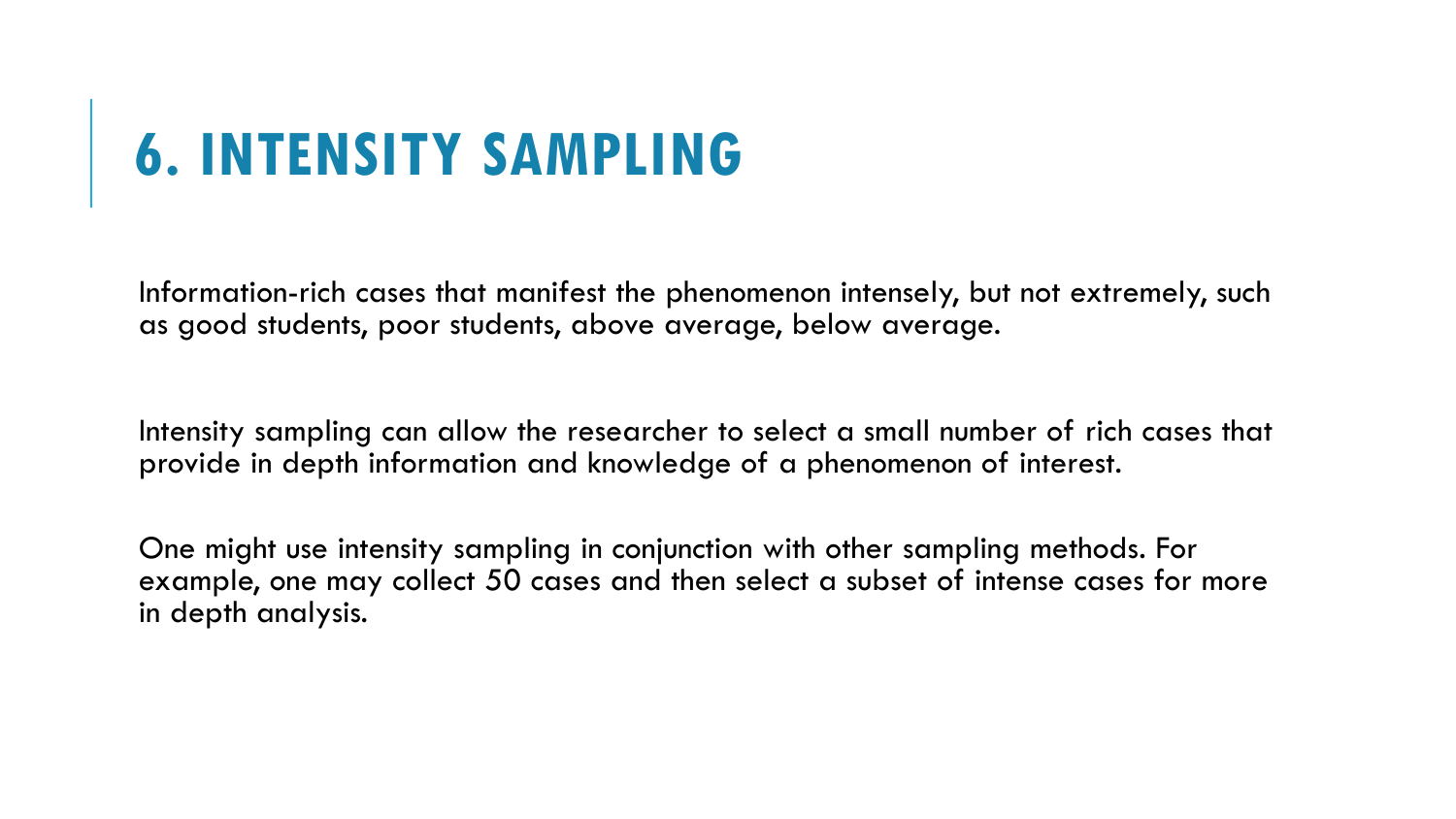### **7. MAXIMUM VARIATION SAMPLING**

Purposefully picking a wide range of variation on dimensions of interest to obtain information about the significance of various circumstances.

(e.g. three to four cases that are very different on one dimension: e.g. largest, median and smallest size; government, aided, not-for-profit and commercial funding patterns; city, town and rural area).

Often, researchers want to understand how a phenomenon is seen and understood among different people, in different settings and at different times. When using a maximum variation sampling method the researcher selects a small number of units or cases that maximize the diversity relevant to the research question.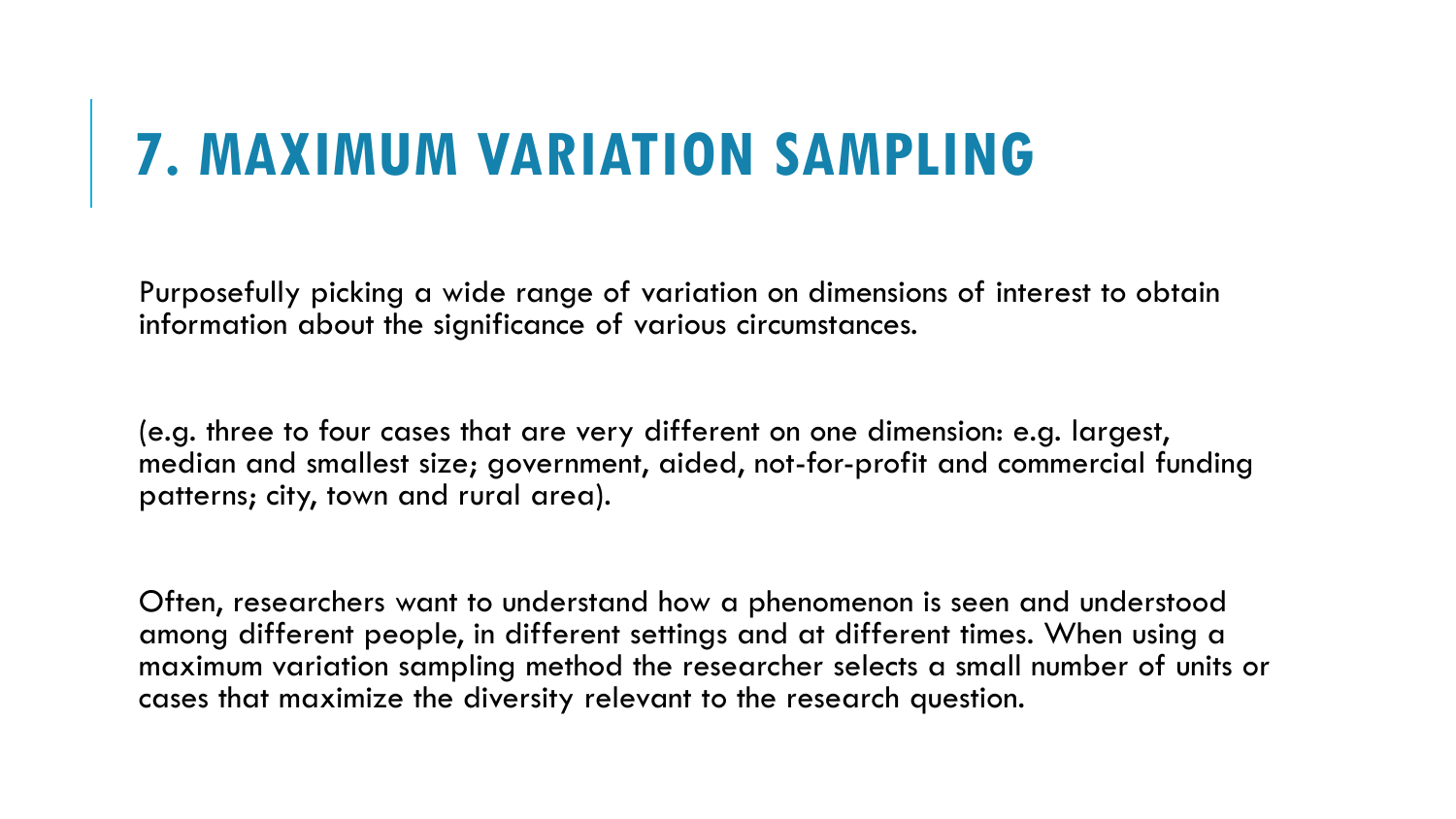#### **8. HOMOGENEOUS SAMPLING**

The process of selecting a small homogeneous group of subjects or units for examination and analysis.

Homogeneous sampling is used when the goal of the research is to understand and describe a particular group in depth.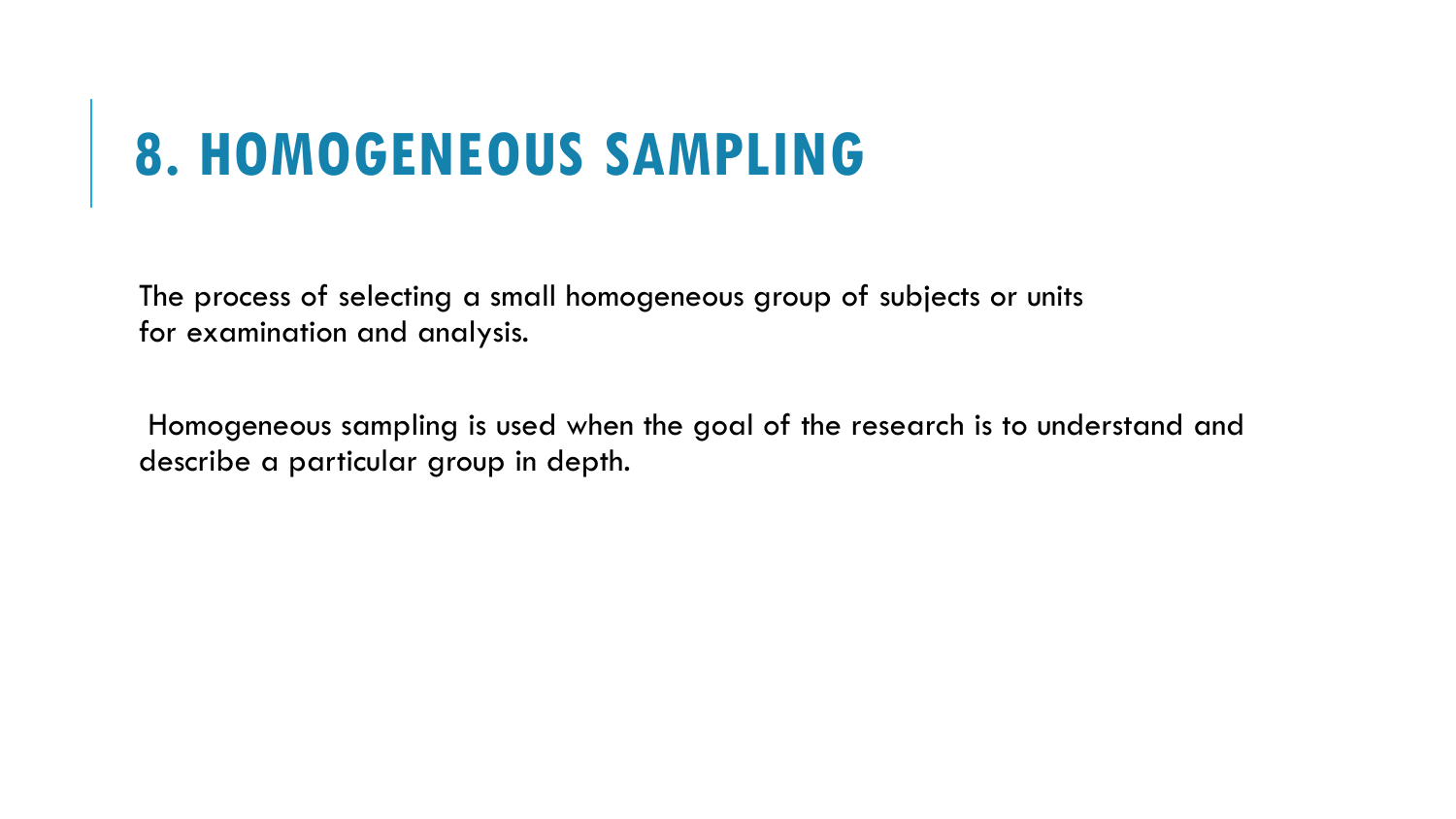### **9. TYPICAL CASE SAMPLING**

It is a type of purposive sampling useful when a researcher wants to study a phenomenon or trend as it relates to what are considered "typical" or "average" members of the effected population.

If a researcher wants to study how a type of educational curriculum affects the average student, then the researcher chooses to focus on average members of a student population.

This strategy is often used when the units of analysis are large, as for example in studies of villages in developing countries. Selecting a typical village allows the research to illustrate the general process that occurs.

This strategy is particularly useful if the research report will predominantly be read by people who are unfamiliar with the area of research.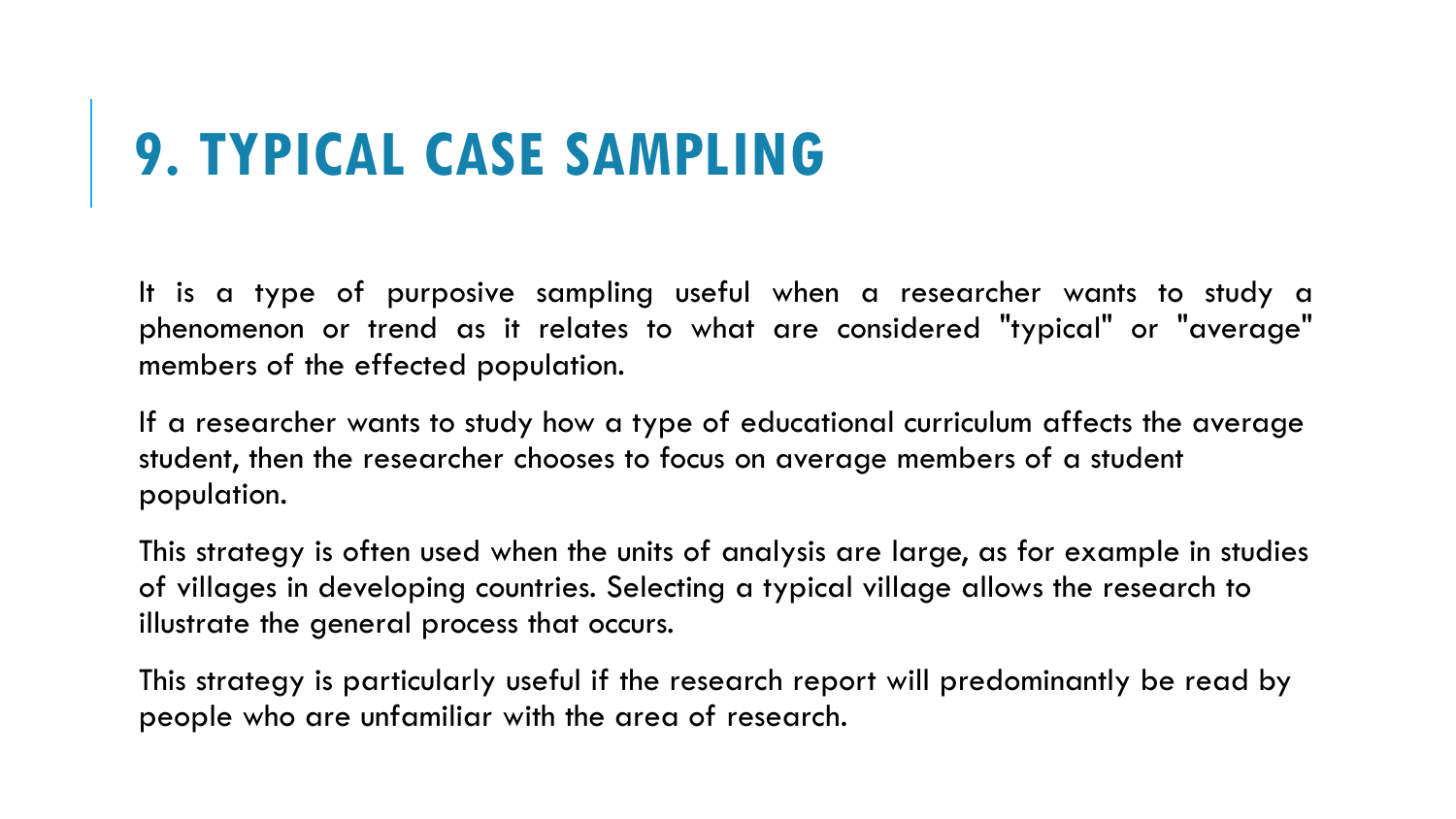# **10. STRATIFIED PURPOSEFUL SAMPLING**

Illustrates characteristics of particular subgroups of interest and facilitates comparisons.

The technique is a kind of 'statistically non representative stratified sampling' because, while it is similar to its quantitative counterpart, it must not be seen as a sampling strategy that allows statistical generalisation to the large population.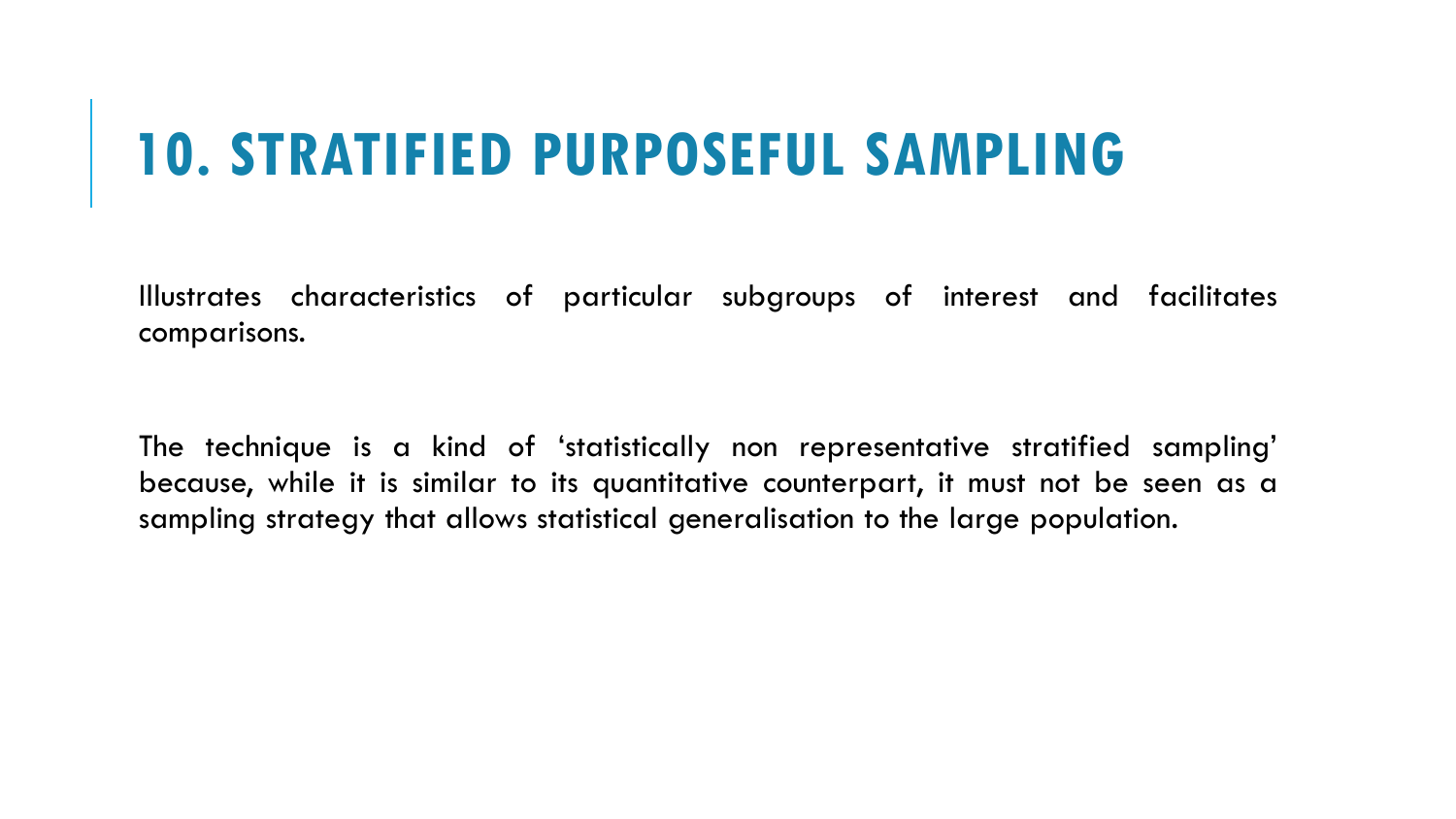## **11. CRITICAL CASE SAMPLING**

The process of selecting a small number of important cases that are likely to yield the most information and have the greatest impact on the development of knowledge.

To identify critical cases, the research team needs to able to identify the dimensions that make a case critical.

It is also used to test a hypothesis by choosing the case that permits logical deductions of the type, "If this is valid for this case, then it should apply to all cases." Or "If it is not valid for this case, it is unlikely to be valid for any other cases". So it permits logical generalization and maximum application of information to other cases because if it's true of this once case it's likely to be true of all other cases.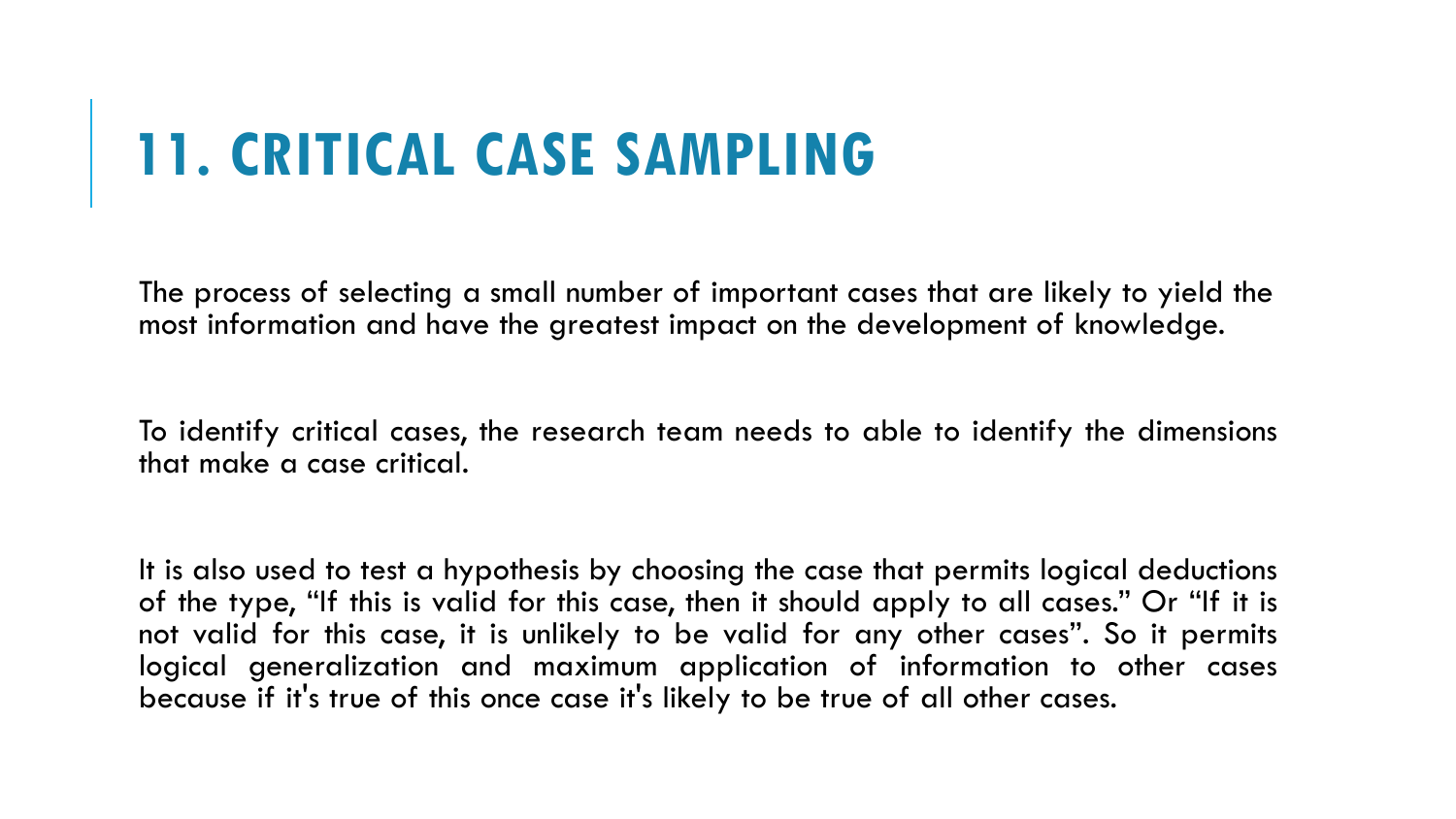### **12. KEY INFORMANT SAMPLING**

Key informants, as a result of their personal skills, or position within a society, are able to provide more information and a deeper insight into what is going on around them.

Characteristics of an "ideal" key informant:

- *1. Role in community*
- *2. Knowledge*
- *3. Willingness*
- *4. Communicability*
- *5. Unbiased.*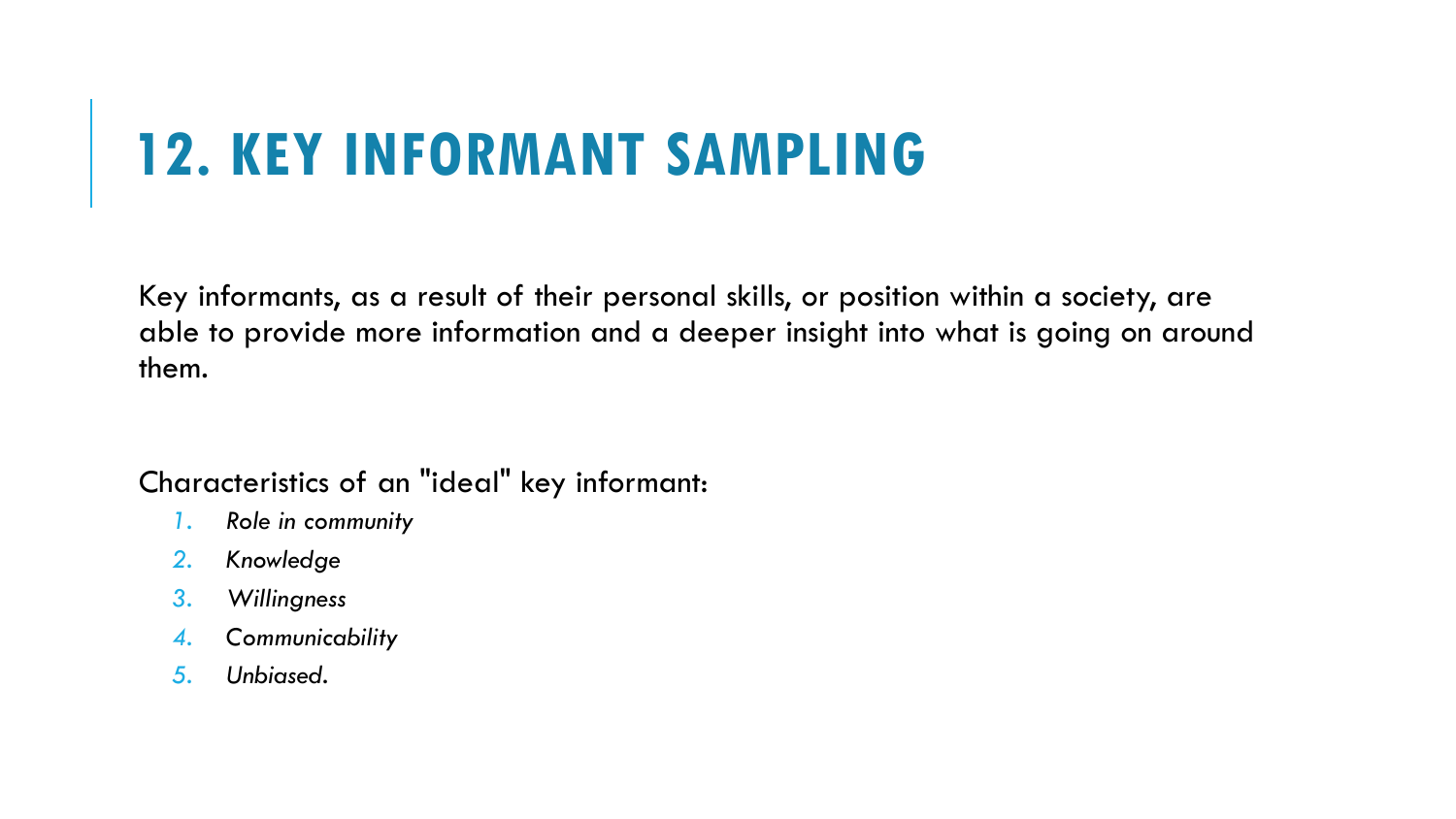### **13. CRITERION SAMPLING**

All cases that meet a set of criteria are selected. In criterion sampling it is important to select the criteria carefully, so as to define cases that will provide detailed and rich data relevant to the particular research problem.

For example, all former clients of an intensive care unit who return to intensive care with the same complaint within three weeks may constitute a sample for in-depth, qualitative study.

These criteria would facilitate a study of the effectiveness of after-care programs attached to intensive care units.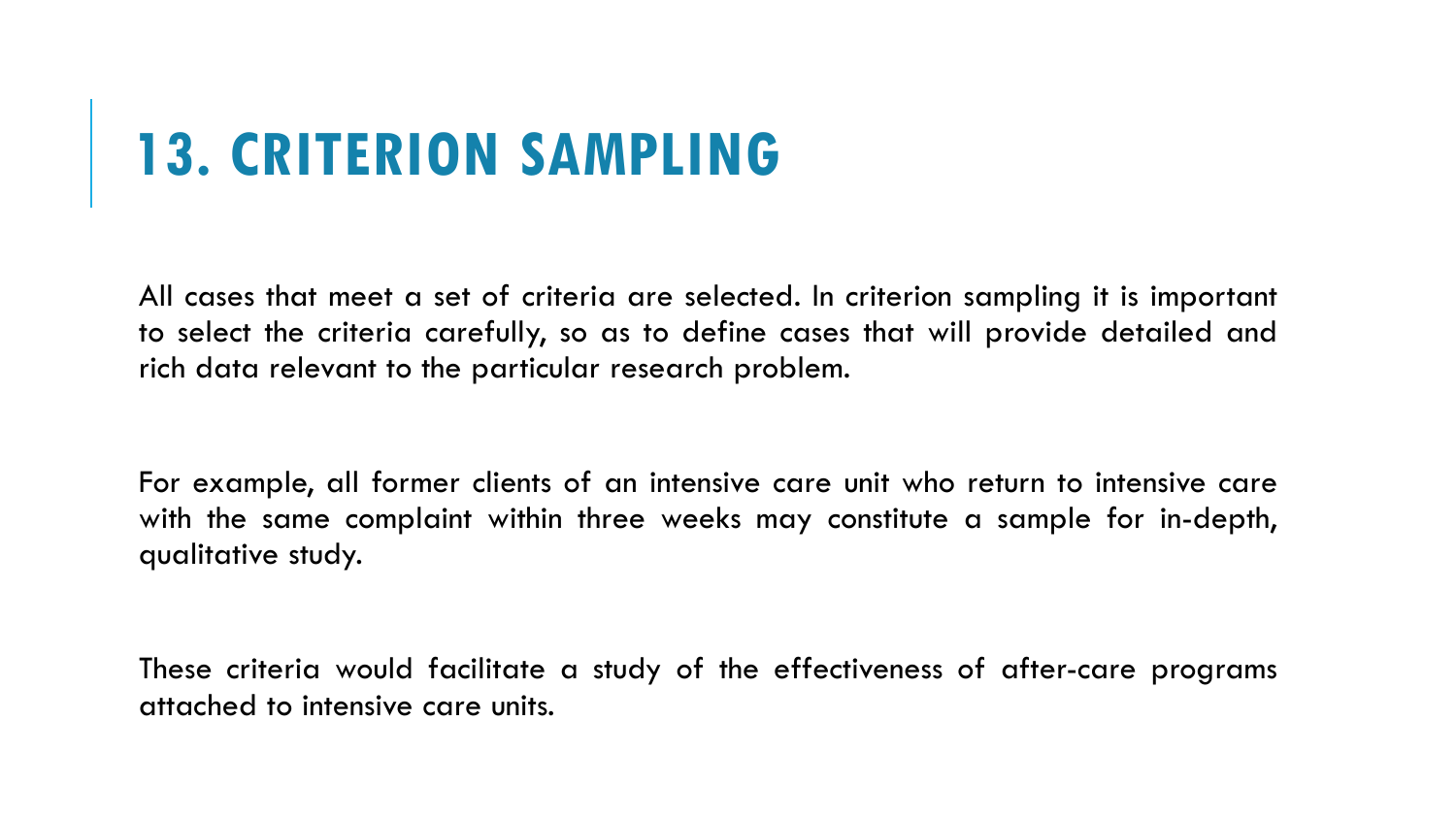#### **14. CONFIRMING OR DISCONFIRMING SAMPLING**

Identification of confirming and disconfirming case occurs after some portion of data collection and analysis has already been completed.

This is the process of selecting cases that either:

- Serve as additional examples that lend further support, richness and depth to patterns emerging from data analysis (confirming cases)
- 2. Serve as examples that do not fit emergent patterns and allow the research team to evaluate rival explanations (disconfirming cases).

This can help the research team understand and define the limitations of research findings.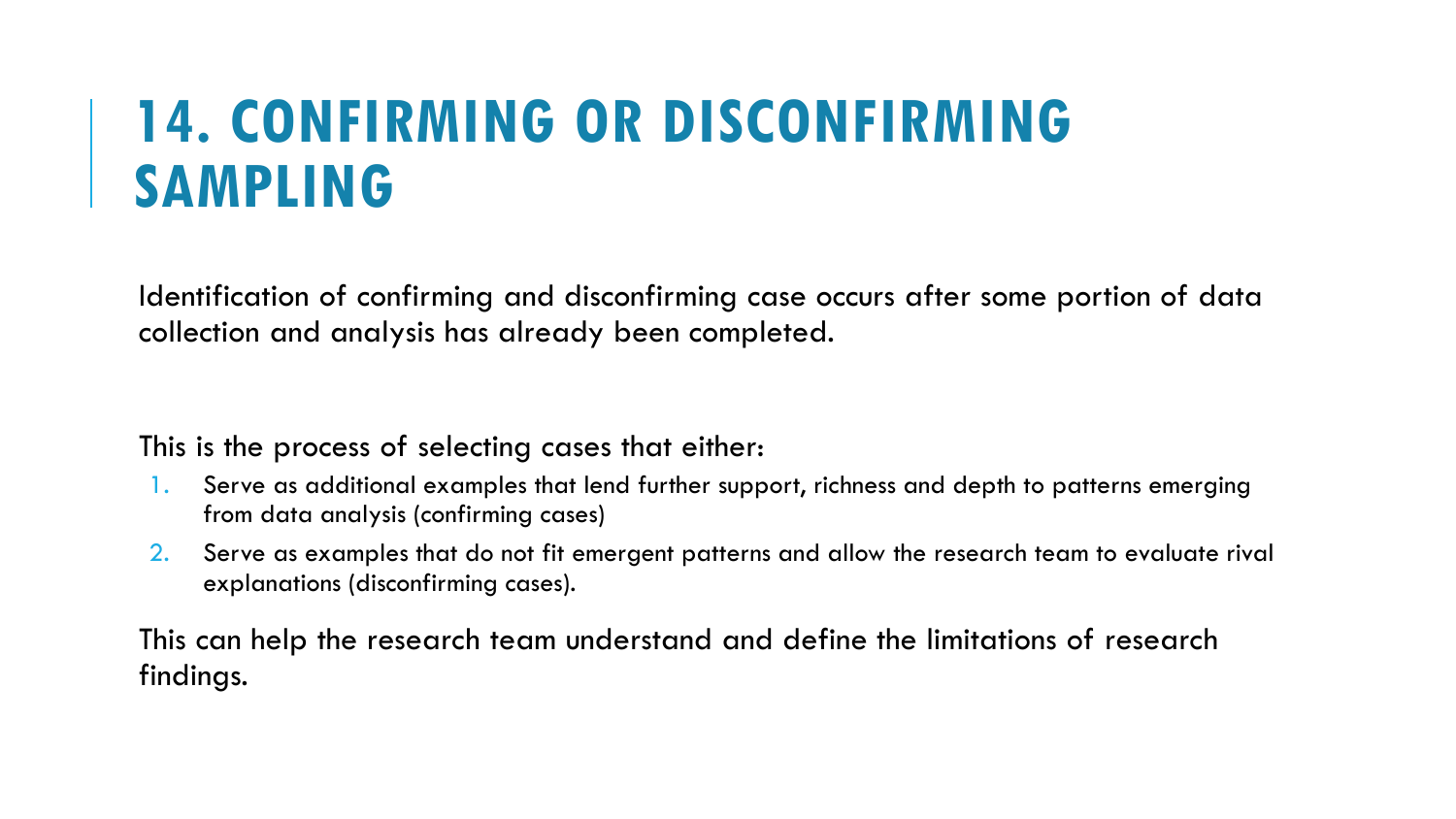#### **15. OPPORTUNISTIC OR EMERGENT SAMPLING**

New opportunities to recruit participants or to gain access to a new site may develop after the fieldwork has begun.

For example a researcher studying heart attacks may, for example, meet a cardiologist while interviewing one of his or her patients. The cardiologist may suggest how the researcher can contact other cardiologists who would be willing to refer clients to the researcher.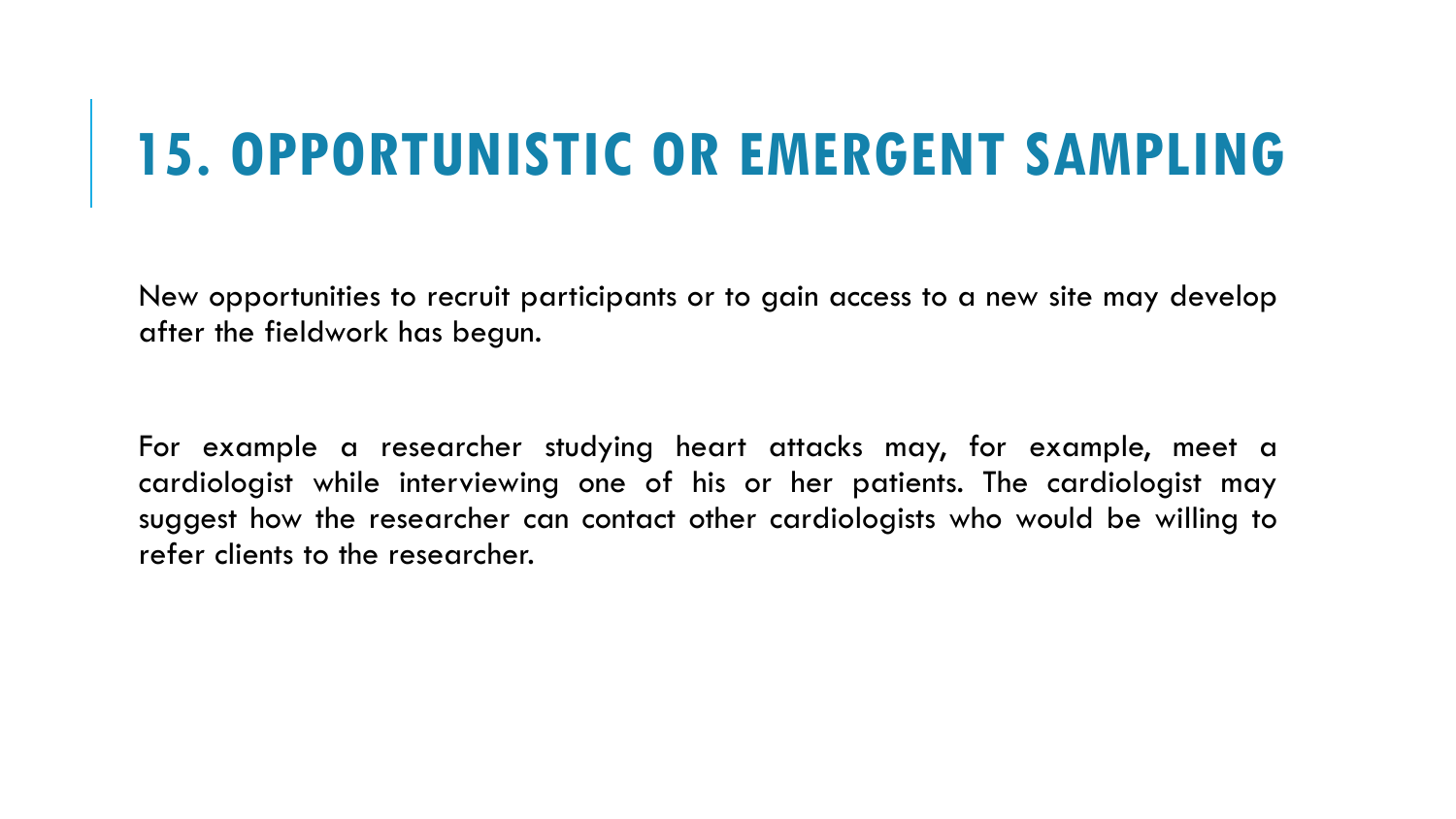# **16. RANDOM PURPOSEFUL SAMPLING**

The process of identifying a population of interest and developing a systematic way of selecting cases that is not based on advanced knowledge of how the outcomes would appear.

The purpose is to increase credibility not to foster representativeness.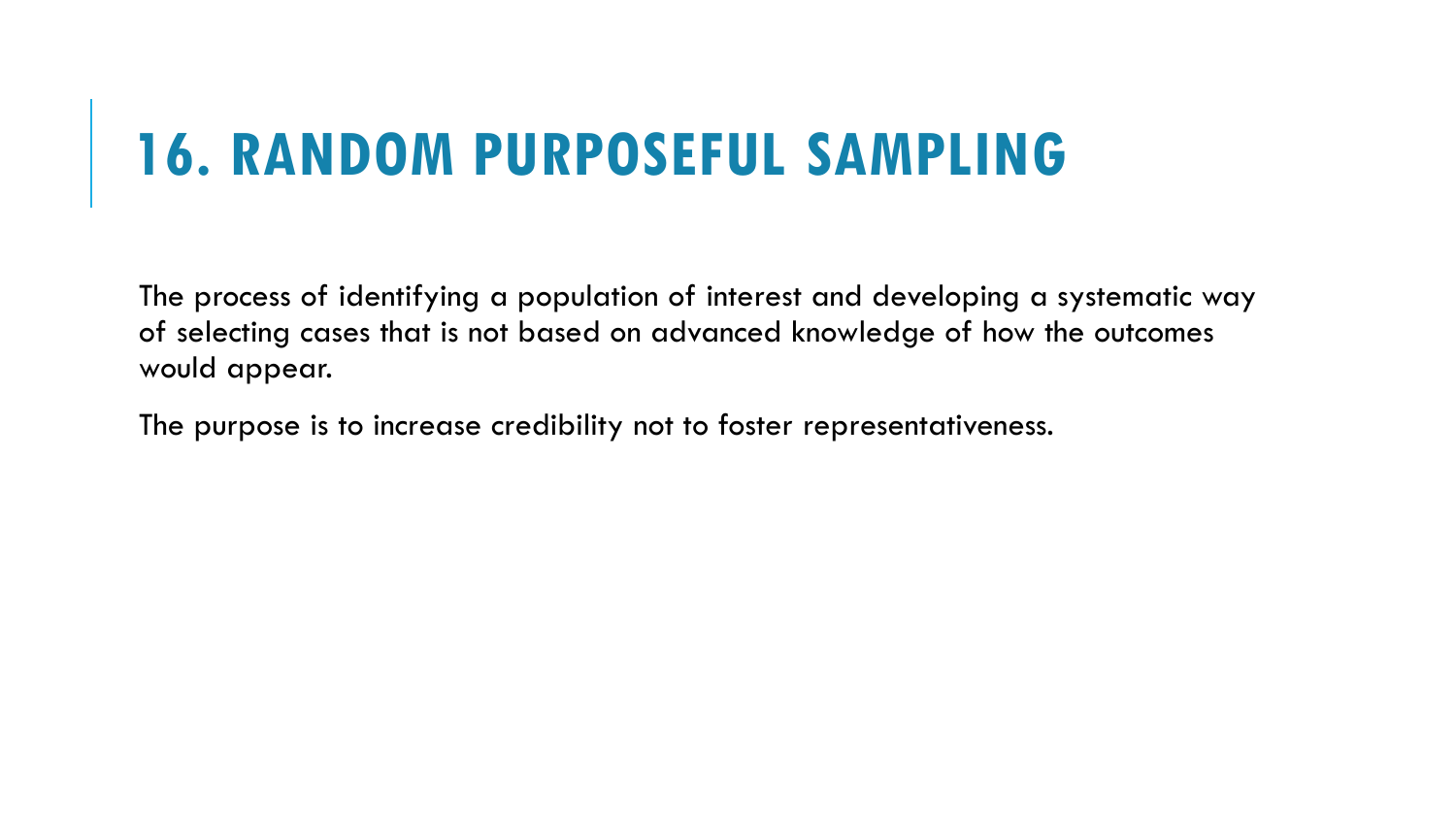# **17. VOLUNTEER SAMPLING**

Samples are often drawn through advertising, requesting people to volunteer to participate in the study.

This can be particularly useful when potential participants are dispersed throughout the community or difficult to contact directly.

However, volunteer samples are typically biased in particular ways.

For example, a volunteer sample of people living with HIV/AIDS will systematically be biased to exclude people who are denying or ignoring their HIV status.